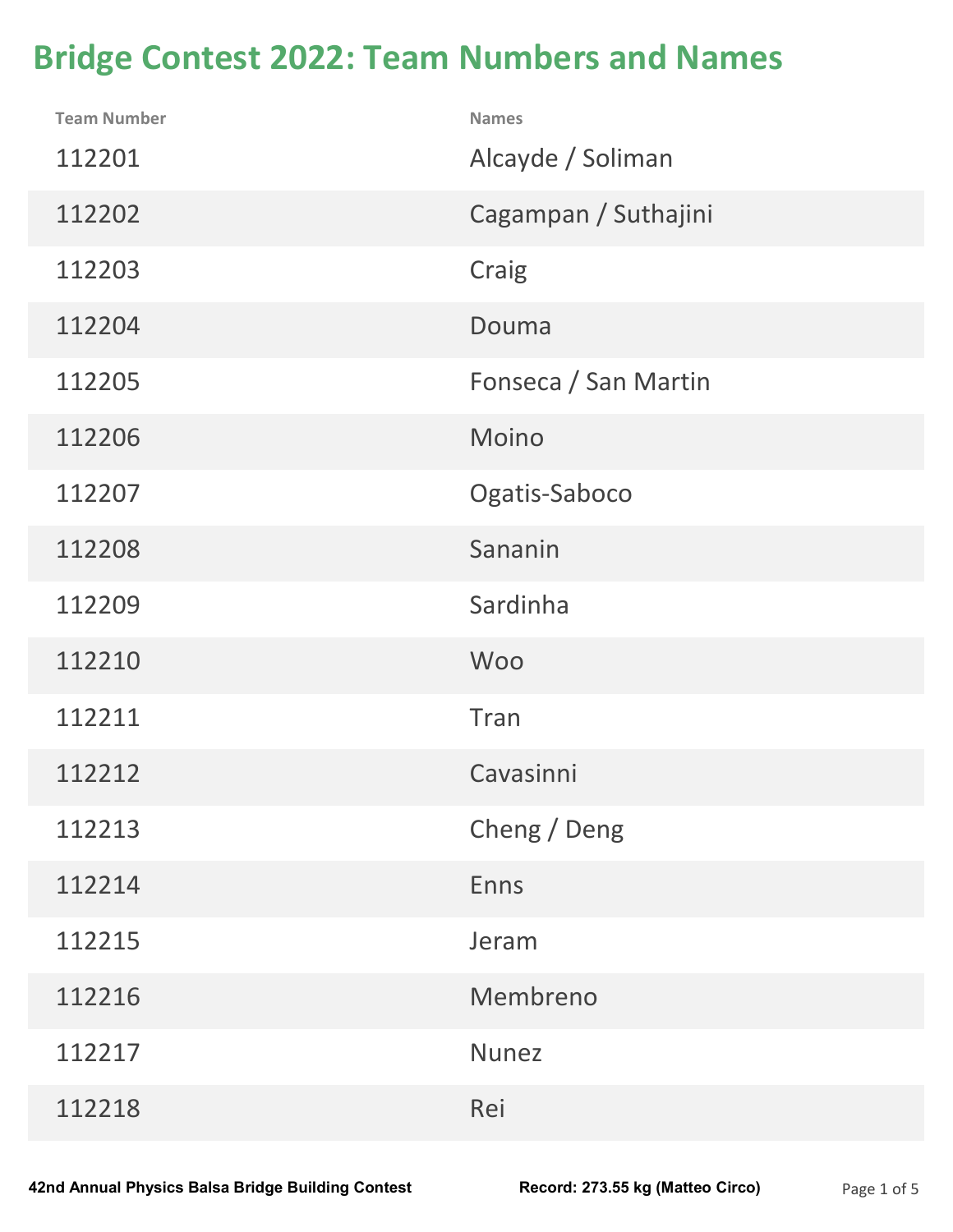| 112237             | Marra / Rahman         |  |
|--------------------|------------------------|--|
| 112236             | Manalili               |  |
| 112235             | Krumpak                |  |
| 112234             | Hoang / Truong         |  |
| 112233             | Diaz / Nguyen          |  |
| 112232             | Dente / Pirillo        |  |
| 112231             | Cirotto                |  |
| 112230             | Ching / Morcilla       |  |
| 112229             | Chau / Kyle            |  |
| 112228             | Caldarella / Ungemach  |  |
| 112227             | Cahayag / Vinluan      |  |
| 112226             | <b>Bigiolli</b>        |  |
| 112225             | <b>Bellotti</b>        |  |
| 112224             | Baclagan / Carpio      |  |
| 112223             | Apostol/Jegatheeswaren |  |
| 112222             | Allaye-Chan            |  |
| 112221             | Santorelli             |  |
| 112220             | Duping / Sandhu        |  |
| 112219             | Sabellico              |  |
| <b>Team Number</b> | <b>Names</b>           |  |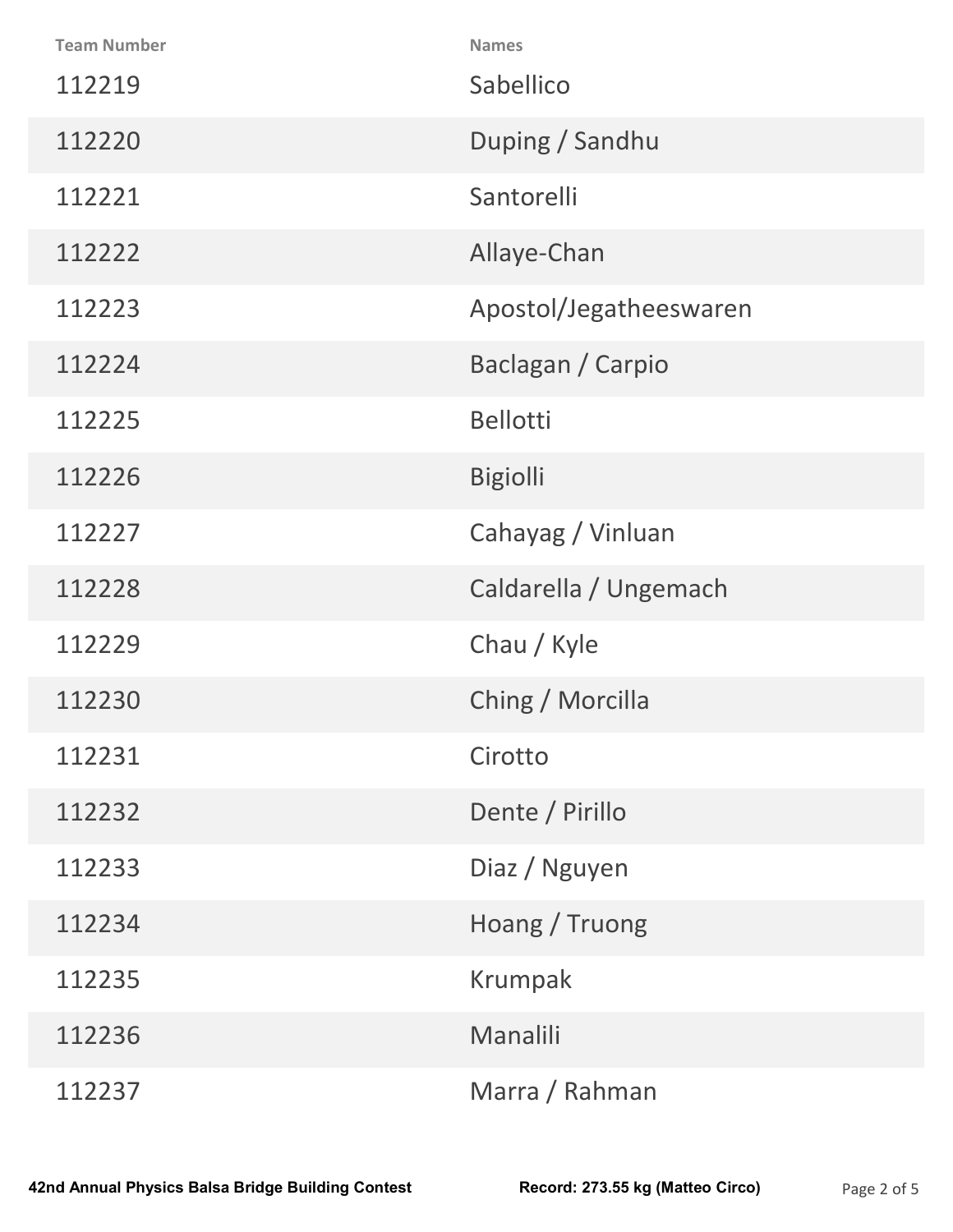| <b>Team Number</b>                               | <b>Names</b>                     |             |
|--------------------------------------------------|----------------------------------|-------------|
| 112238                                           | Moretto                          |             |
| 112239                                           | Yangco                           |             |
| 112240                                           | Silva                            |             |
| 112241                                           | Bousaleh / Baouya                |             |
| 112242                                           | Lee Hung / Ventura               |             |
| 112243                                           | Breaker/Leonardo/Lowe            |             |
| 112244                                           | Gaita / Mannella                 |             |
| 112245                                           | Di Giovanni / Gill               |             |
| 112246                                           | Perizzolo                        |             |
| 112247                                           | Di Lullo / Veness-Kehler         |             |
| 112248                                           | Ferraro                          |             |
| 112249                                           | Gil                              |             |
| 112250                                           | Hogikyan / Parrotta              |             |
| 112251                                           | Hecimovic                        |             |
| 112252                                           | Raffele / Raffele                |             |
| 112253                                           | Morcilla                         |             |
| 112254                                           | Venkataya                        |             |
| 112255                                           | Turrin                           |             |
| 112256                                           | Brkich / Funaro                  |             |
| Ind Annual Physics Balsa Bridge Building Contest | Record: 273.55 kg (Matteo Circo) | Page 3 of 5 |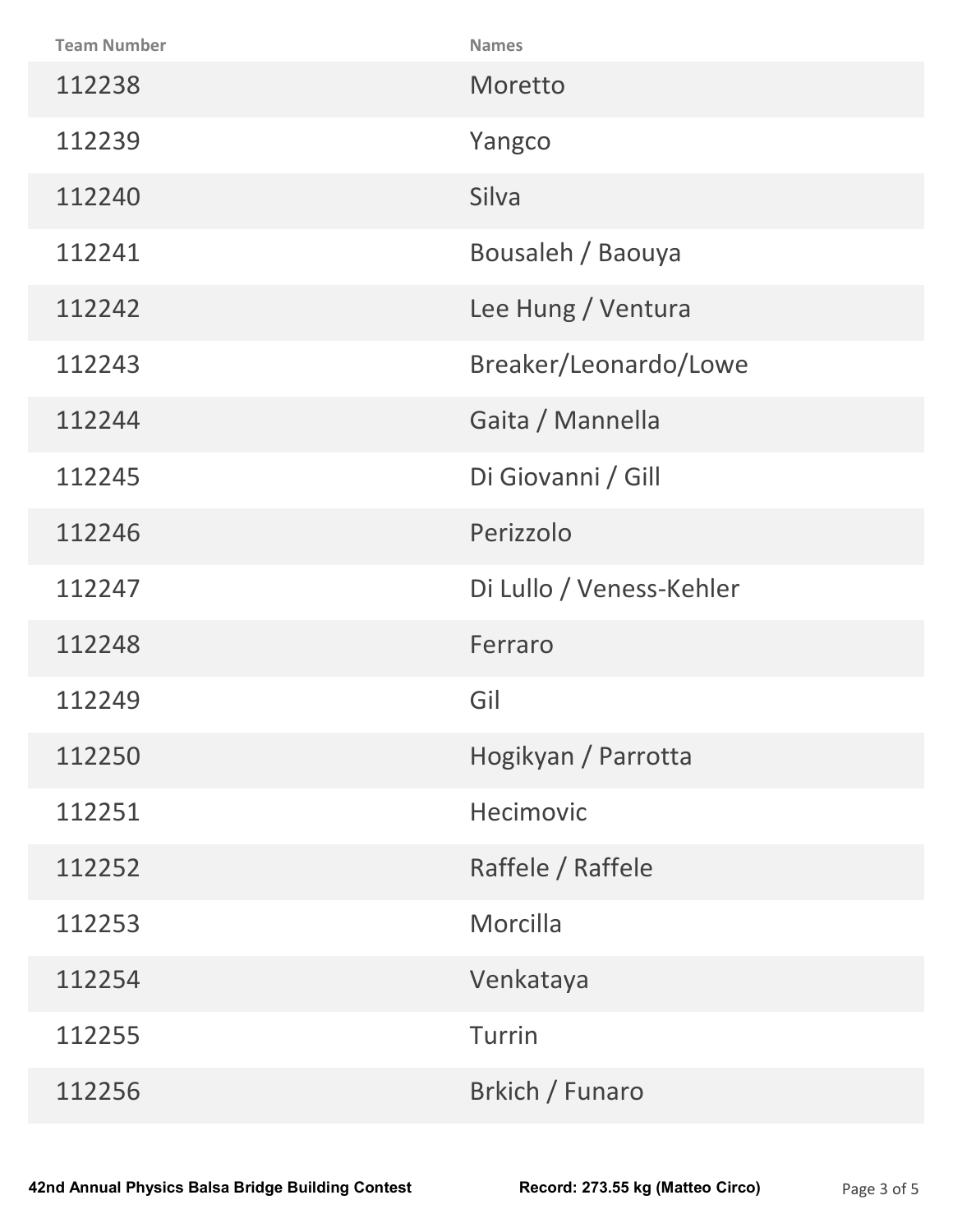| <b>Team Number</b>                                      | <b>Names</b>                     |             |
|---------------------------------------------------------|----------------------------------|-------------|
| 112257                                                  | Dalla Zanna                      |             |
| 112258                                                  | Dalla Zanna #2                   |             |
| 112259                                                  | Coelho / Lenoro-Perez            |             |
| 112260                                                  | Canosa                           |             |
| 112261                                                  |                                  |             |
| 112262                                                  |                                  |             |
| 122201                                                  | Breaker/Leonardo/Lowe            |             |
| 122202                                                  | ַיְרְי                           |             |
| 122203                                                  | Buric / Magbanua                 |             |
| 122204                                                  | Buric / Magbanua #2              |             |
| 122205                                                  | <b>Bury</b>                      |             |
| 122206                                                  | Cabanas / Dominio                |             |
| 122207                                                  | Chopra / Marabe                  |             |
| 122208                                                  | Chung/Faganello/Wong             |             |
| 122209                                                  | Chung/Faganello/Wong#2           |             |
| 122210                                                  | Di Fluri / Ruscitti              |             |
| 122211                                                  | Ferreira                         |             |
| 122212                                                  | Gill / Kolic                     |             |
| 122213                                                  | Goncalves / Nguyen               |             |
| <b>2nd Annual Physics Balsa Bridge Building Contest</b> | Record: 273.55 kg (Matteo Circo) | Page 4 of 5 |